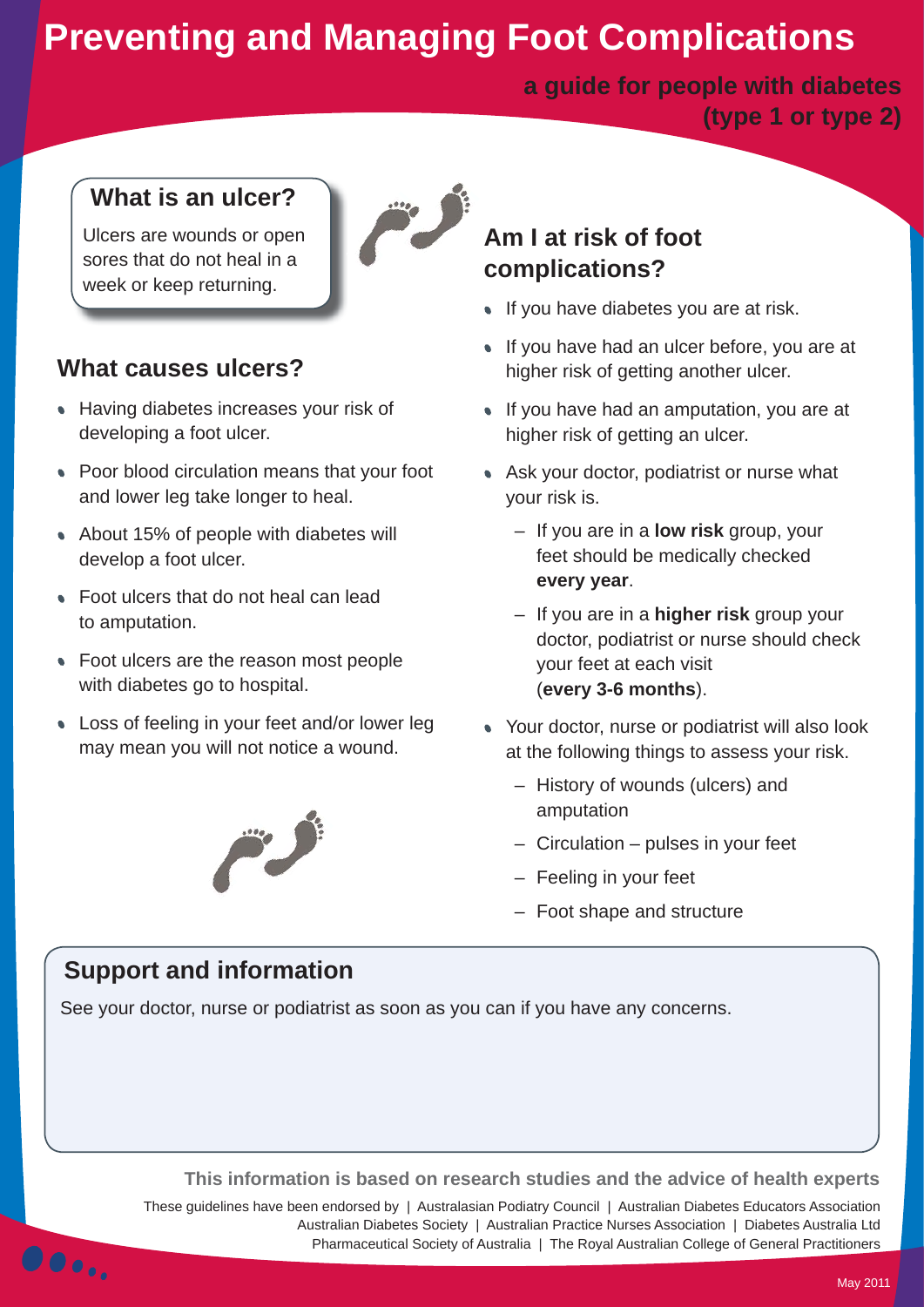# **Preventing and Managing Foot Complications**

**a guide for people with diabetes (type 1 or type 2)**

### **What can I do?**

- Keep your blood glucose level within the recommended range.
- **Make sure your footwear fits well and does not rub.** Poor fitting footwear (shoes) causes most wounds and foot damage.
- Make sure your socks do not restrict circulation in your legs.
- Ask your doctor, podiatrist or nurse about a foot protection program, foot care education and checks of your feet.
- See your doctor, nurse or podiatrist immediately if you have persistent red areas, blisters or bruises on your feet.
- Any wound is serious **you must see a doctor, nurse or podiatrist immediately.**



 $\bullet \bullet \bullet$ .

### **Check your feet daily use a mirror if needed**

It is important that you check and wash your feet daily.

If you cannot see the bottom of your feet, use a mirror or get someone else to check the soles of your feet.



If you have any of these, see your doctor, podiatrist or nurse as soon as you can.

- Wound, cut or damage to your feet or lower leg
- $\Box$  Any loss of feeling in your feet (to touch or temperature)

 Any change of colour in your feet (bruising, light or dark areas)

- Any calluses (hard areas of skin) on your feet or toes
- Any change in the shape or your feet or toes